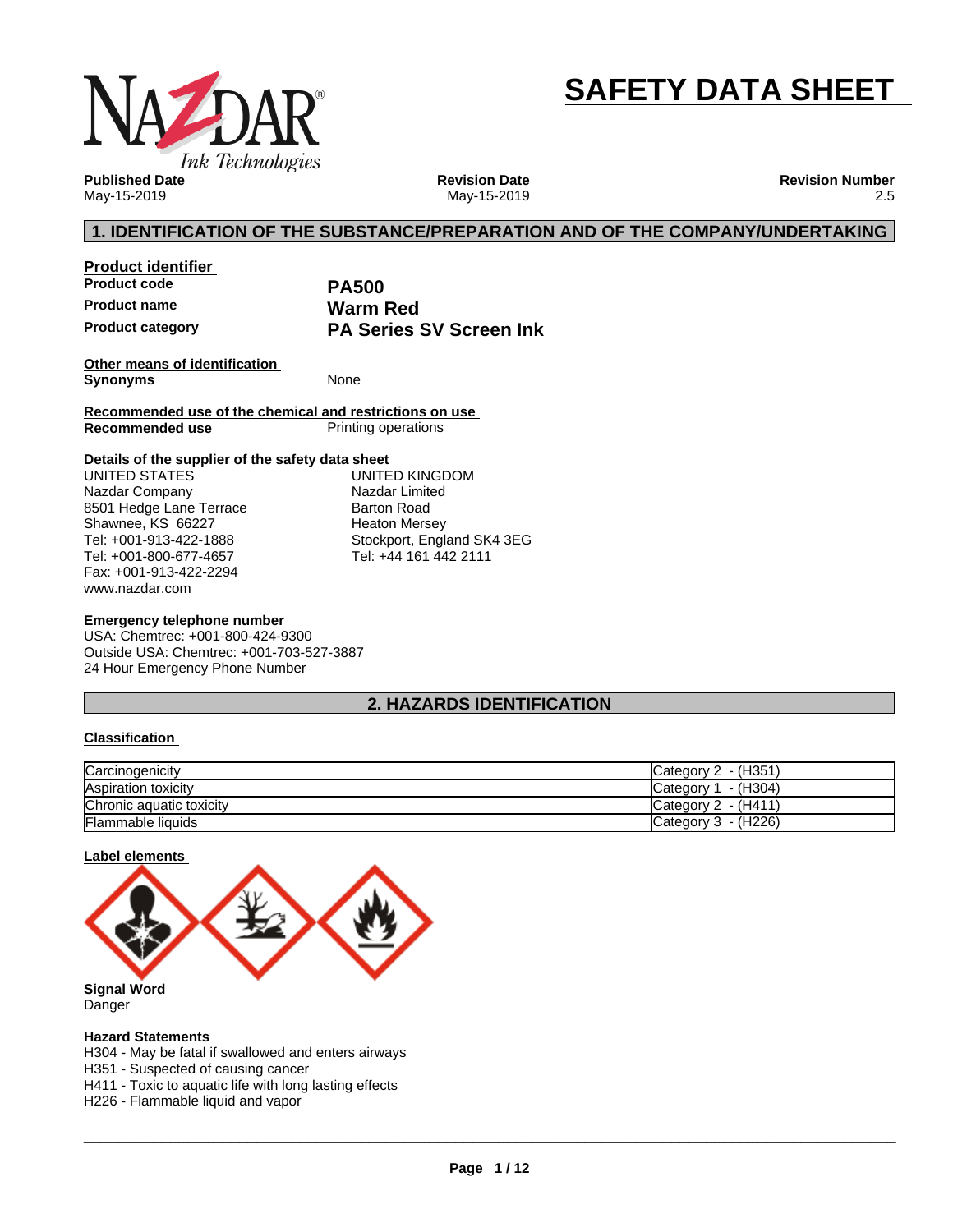#### **Precautionary Statements**

P202 - Do not handle until all safety precautions have been read and understood

P280 - Wear protective gloves/protective clothing/eye protection/face protection

P308 + P313 - IF exposed or concerned: Get medical advice/attention

P273 - Avoid release to the environment

P331 - Do NOT induce vomiting

P233 - Keep container tightly closed

P403 + P235 - Store in a well-ventilated place. Keep cool

P210 - Keep away from heat, hot surfaces, sparks, open flames and other ignition sources. No smoking

#### **Hazards not otherwise classified (HNOC)**

Causes mild skin irritation. Toxic to aquatic life.

# **3. COMPOSITION/INFORMATION ON INGREDIENTS**

#### **Mixture**

| Component                                  | <b>CAS-No</b>  | Weight %  | <b>Trade</b>  | <b>Note</b> |
|--------------------------------------------|----------------|-----------|---------------|-------------|
|                                            |                |           | <b>Secret</b> |             |
| Solvent naphtha, petroleum, heavy aromatic | 64742-94-5     | $30 - 60$ |               |             |
| Solvent naphtha, petroleum, light aromatic | 64742-95-6     | $5 - 10$  | $\star$       |             |
| Titanium dioxide                           | 13463-67-7     | 1 - 5     | $\star$       |             |
| Naphthalene (constituent)                  | $91 - 20 - 3$  | $1 - 5$   | $\star$       |             |
| 1,2,4-Trimethylbenzene (constituent)       | 95-63-6        | - 5       |               |             |
| Xylenes (o-, m-, p- isomers)               | 1330-20-7      | 1 - 5     |               |             |
| 2-Methylnaphthalene (constituent)          | $91 - 57 - 6$  | $\lt$     |               |             |
| Ethyl benzene (constituent)                | $100 - 41 - 4$ | 1 ج       |               |             |
| Cumene (constituent)                       | 98-82-8        | < 0.5     |               |             |

\*The exact percentage (concentration) of composition has been withheld as a trade secret.

*Note 1. Type of chemical: Constituent*

### **4. FIRST AID MEASURES**

#### **Description of first aid measures**

| Show this safety data sheet to the doctor in attendance.<br>Immediately flush with plenty of water. After initial flushing, remove any contact lenses and<br>continue flushing for at least 15 minutes. Get medical attention if irritation develops and |
|----------------------------------------------------------------------------------------------------------------------------------------------------------------------------------------------------------------------------------------------------------|
| persists.                                                                                                                                                                                                                                                |
| Wash off immediately with soap and plenty of water for at least 15 minutes. Remove<br>contaminated clothing. If irritation (redness, rash, blistering) develops, get medical attention.                                                                  |
| Remove person to fresh air and keep comfortable for breathing. If breathing is irregular or<br>stopped, administer artificial respiration. Get medical attention immediately.                                                                            |
| Do NOT induce vomiting. Never give anything by mouth to an unconscious person. Call a<br>physician or poison control center immediately.                                                                                                                 |
|                                                                                                                                                                                                                                                          |

**Most important symptoms and effects, both acute and delayed**

None under normal use conditions.

#### **Indication of any immediate medical attention and special treatment needed**

**Notes to Physician** Treat symptomatically.

# **5. FIRE-FIGHTING MEASURES**

#### **Suitable Extinguishing Media**

Foam. Carbon dioxide (CO2). Dry chemical. Water spray. Use extinguishing measures that are appropriate to local circumstances and the surrounding environment.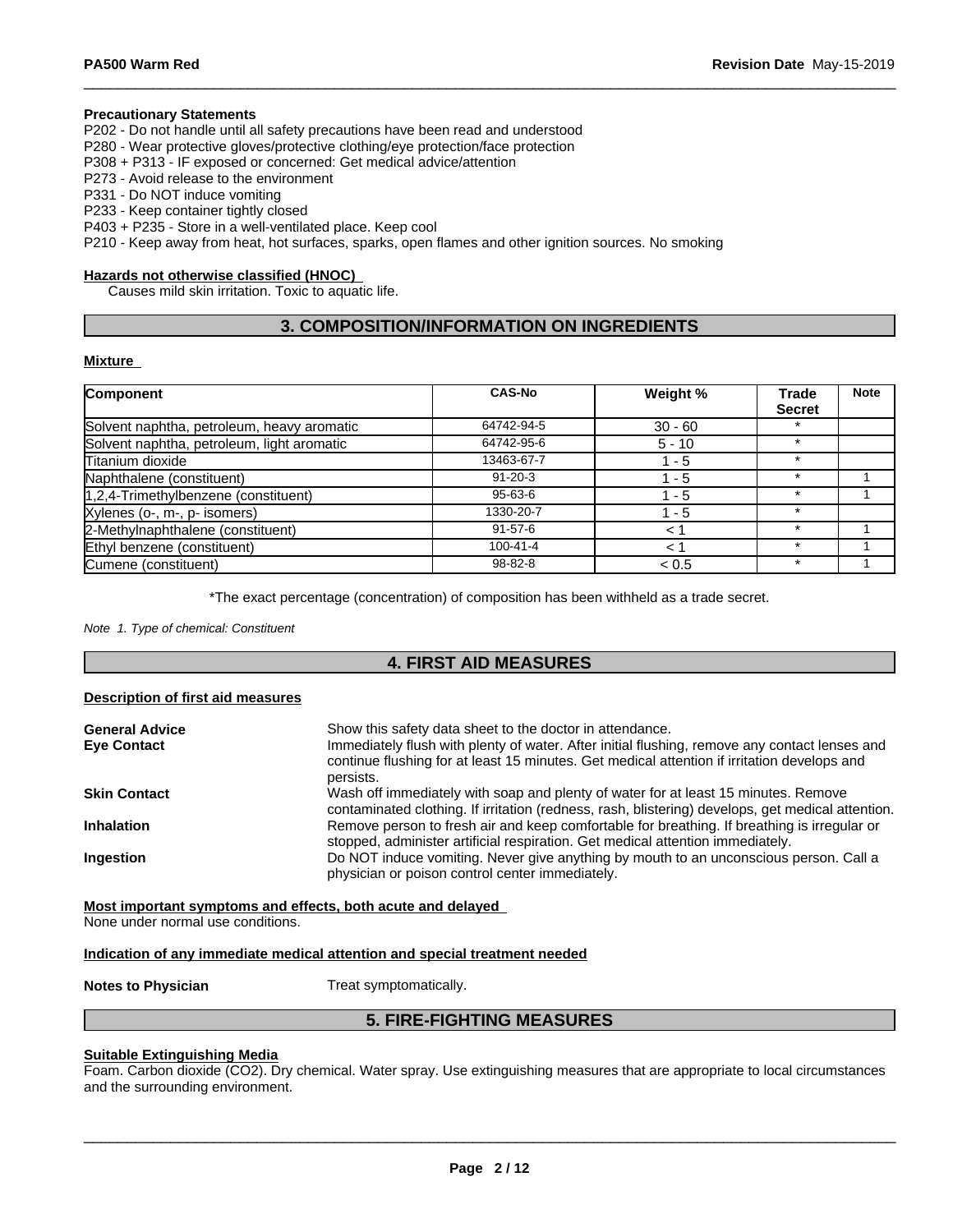#### **Unsuitable Extinguishing Media**

No information available.

#### **Specific Hazards Arising from the Chemical**

Thermal decomposition can lead to release of irritating gases and vapors. May emit toxic fumes under fire conditions.

#### **Protective Equipment and Precautions for Firefighters**

As in any fire, wear self-contained breathing apparatus pressure-demand, MSHA/NIOSH (approved or equivalent) and full protective gear. Cool containers / tanks with water spray. Sealed containers may rupture when heated.

#### **6. ACCIDENTAL RELEASE MEASURES**

#### **Personal precautions, protective equipment and emergency procedures**

**Personal Precautions** Remove all sources of ignition. Ventilate the area. Avoid contact with eyes, skin and clothing. Avoid breathing dust or vapor. Evacuate personnel to safe areas. Keep people away from and upwind of spill/leak.

#### **Environmental precautions**

Prevent product from entering drains. Prevent further leakage or spillage if safe to do so. Keep out of drains, sewers, ditches and waterways. Local authorities should be advised if significant spillages cannot be contained.

#### **Methods and material for containment and cleaning up**

Contain spillage, and then collectwith non-combustible absorbent material, (e.g. sand, earth, diatomaceous earth, vermiculite) and place in container for disposal according to local / national regulations (see section 13). Use clean non-sparking tools to collect absorbed material.

### **7. HANDLING AND STORAGE**

#### **Precautions for safe handling**

**Handling** Use personal protective equipment as required. Do not eat, drink or smoke when using this product. Ensure adequate ventilation. **Conditions for safe storage, including any incompatibilities**

**Storage** Keep containers tightly closed in a dry, cool and well-ventilated place. Keep away from open flames, hot surfaces and sources of ignition. Keep container closed when not in use. Keep out of the reach of children.

**Incompatible Products** Strong acids. Strong bases. Strong oxidizing agents. Reducing agent.

#### **8. EXPOSURE CONTROLS/PERSONAL PROTECTION**

#### **Control parameters**

#### **Exposure limits**

| Component                         | <b>ACGIH TLV</b>         |
|-----------------------------------|--------------------------|
| <b>Titanium dioxide</b>           | TWA: $10 \text{ mg/m}^3$ |
| 13463-67-7                        |                          |
| Naphthalene (constituent)         | TWA: 10 ppm              |
| 91-20-3                           | <b>Skin</b>              |
| Xylenes (o-, m-, p- isomers)      | TWA: 100 ppm             |
| 1330-20-7                         | STEL: 150 ppm            |
| 2-Methylnaphthalene (constituent) | TWA: 0.5 ppm             |
| l 91-57-6                         | <b>Skin</b>              |
| Ethyl benzene (constituent)       | TWA: 20 ppm              |
| 100-41-4                          |                          |
| Cumene (constituent)              | TWA: 50 ppm              |
| 98-82-8                           |                          |
|                                   |                          |
| Component                         | <b>OSHA PEL</b>          |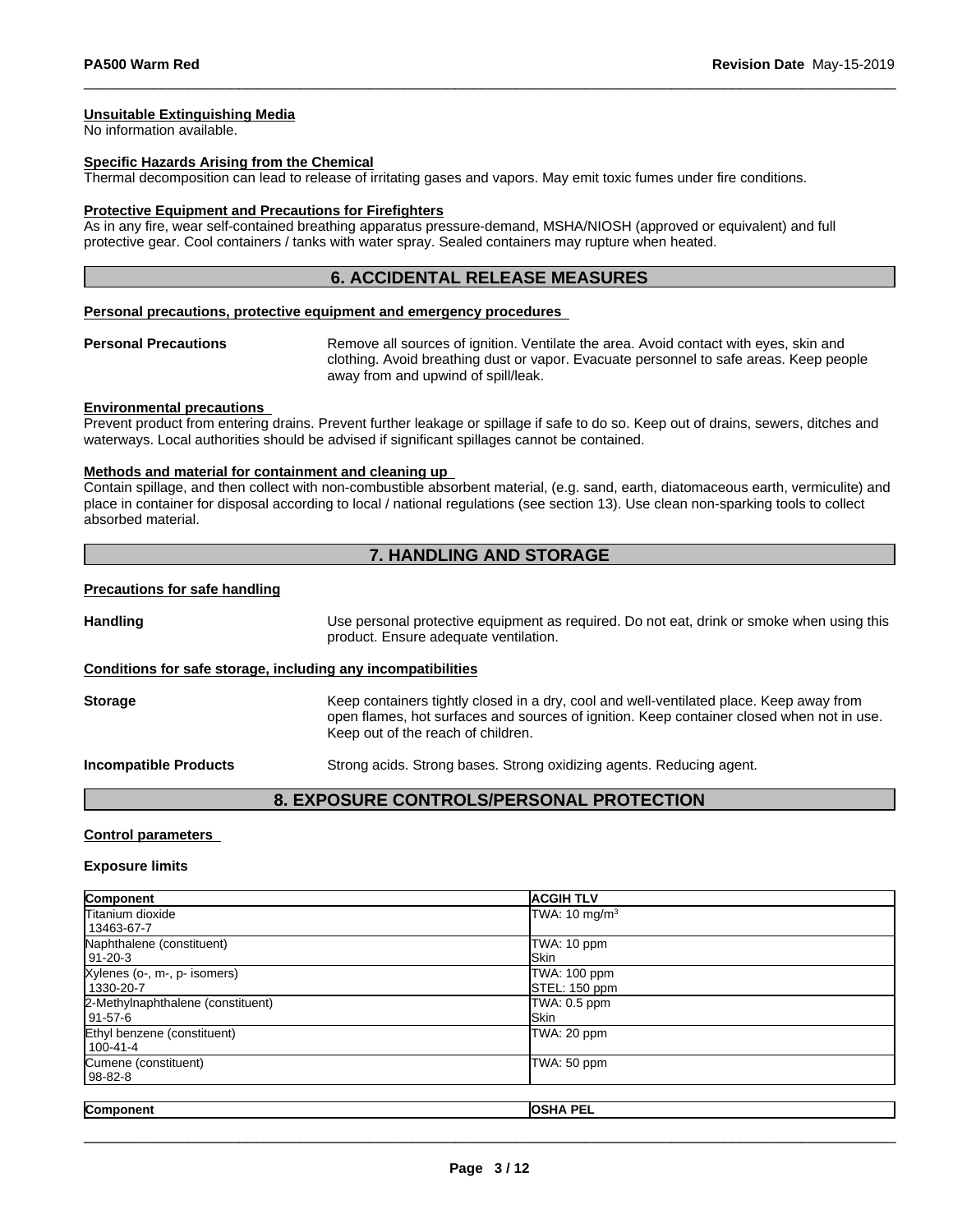| Titanium dioxide<br>13463-67-7              | TWA: 15 mg/m <sup>3</sup> total dust                        |  |
|---------------------------------------------|-------------------------------------------------------------|--|
| Naphthalene (constituent)<br>191-20-3       | TWA: 10 ppm<br>TWA: $50 \text{ mg/m}^3$                     |  |
| Xylenes (o-, m-, p- isomers)<br>l 1330-20-7 | TWA: 100 ppm<br>TWA: 435 mg/m <sup>3</sup>                  |  |
| Ethyl benzene (constituent)<br>l 100-41-4   | TWA: 100 ppm<br>TWA: $435 \text{ mg/m}^3$                   |  |
| Cumene (constituent)<br>l 98-82-8           | TWA: 50 ppm<br>TWA: $245$ mg/m <sup>3</sup><br><b>ISkin</b> |  |

| Component                    | <b>OSHA PEL (vacated)</b>            |
|------------------------------|--------------------------------------|
| <b>Titanium dioxide</b>      | TWA: 10 mg/m <sup>3</sup> total dust |
| 13463-67-7                   |                                      |
| Naphthalene (constituent)    | TWA: 10 ppm                          |
| $91 - 20 - 3$                | TWA: 50 mg/m <sup>3</sup>            |
|                              | STEL: 15 ppm                         |
|                              | STEL: 75 mg/m <sup>3</sup>           |
| Xylenes (o-, m-, p- isomers) | TWA: 100 ppm                         |
| 1330-20-7                    | TWA: 435 mg/m <sup>3</sup>           |
|                              | STEL: 150 ppm                        |
|                              | STEL: 655 mg/m <sup>3</sup>          |
| Ethyl benzene (constituent)  | TWA: 100 ppm                         |
| $100 - 41 - 4$               | TWA: $435 \text{ mg/m}^3$            |
|                              | STEL: 125 ppm                        |
|                              | STEL: 545 mg/m <sup>3</sup>          |
| Cumene (constituent)         | TWA: 50 ppm                          |
| $98 - 82 - 8$                | TWA: 245 mg/m <sup>3</sup>           |
|                              | <b>Skin</b>                          |

| Component                         | <b>Ontario TWAEV</b>     |
|-----------------------------------|--------------------------|
| Titanium dioxide                  | TWA: $10 \text{ mg/m}^3$ |
| 13463-67-7                        |                          |
| Naphthalene (constituent)         | TWA: 10 ppm              |
| 91-20-3                           | <b>Skin</b>              |
| Xylenes (o-, m-, p- isomers)      | TWA: 100 ppm             |
| 1330-20-7                         | STEL: 150 ppm            |
| 2-Methylnaphthalene (constituent) | TWA: 0.5 ppm             |
| l 91-57-6                         | <b>ISkin</b>             |
| Ethyl benzene (constituent)       | TWA: 20 ppm              |
| 100-41-4                          |                          |
| Cumene (constituent)              | TWA: 50 ppm              |
| 98-82-8                           |                          |

| Component                    | <b>Mexico OEL (TWA)</b>            |
|------------------------------|------------------------------------|
| Titanium dioxide             | TWA/VLE-PPT: 10 mg/m <sup>3</sup>  |
| 13463-67-7                   | STEL/PPT-CT: 20 mg/m <sup>3</sup>  |
| Naphthalene (constituent)    | TWA/VLE-PPT: 10 ppm                |
| $91 - 20 - 3$                | TWA/VLE-PPT: 50 mg/m <sup>3</sup>  |
|                              | STEL/PPT-CT: 15 ppm                |
|                              | STEL/PPT-CT: 75 mg/m <sup>3</sup>  |
| Xylenes (o-, m-, p- isomers) | TWA/VLE-PPT: 100 ppm               |
| 1330-20-7                    | TWA/VLE-PPT: 435 mg/m <sup>3</sup> |
|                              | STEL/PPT-CT: 150 ppm               |
|                              | STEL/PPT-CT: 655 mg/m <sup>3</sup> |
| Ethyl benzene (constituent)  | TWA/VLE-PPT: 100 ppm               |
| $100 - 41 - 4$               | TWA/VLE-PPT: 435 mg/m <sup>3</sup> |
|                              | STEL/PPT-CT: 125 ppm               |
|                              | STEL/PPT-CT: 545 mg/m <sup>3</sup> |
| Cumene (constituent)         | TWA/VLE-PPT: 50 ppm                |
| $98 - 82 - 8$                | TWA/VLE-PPT: 245 mg/m <sup>3</sup> |
|                              | STEL/PPT-CT: 75 ppm                |
|                              | STEL/PPT-CT: 365 mg/m <sup>3</sup> |

# **Appropriate engineering controls**

**Engineering Measures** Provide a good standard of general ventilation. Natural ventilation is from doors, windows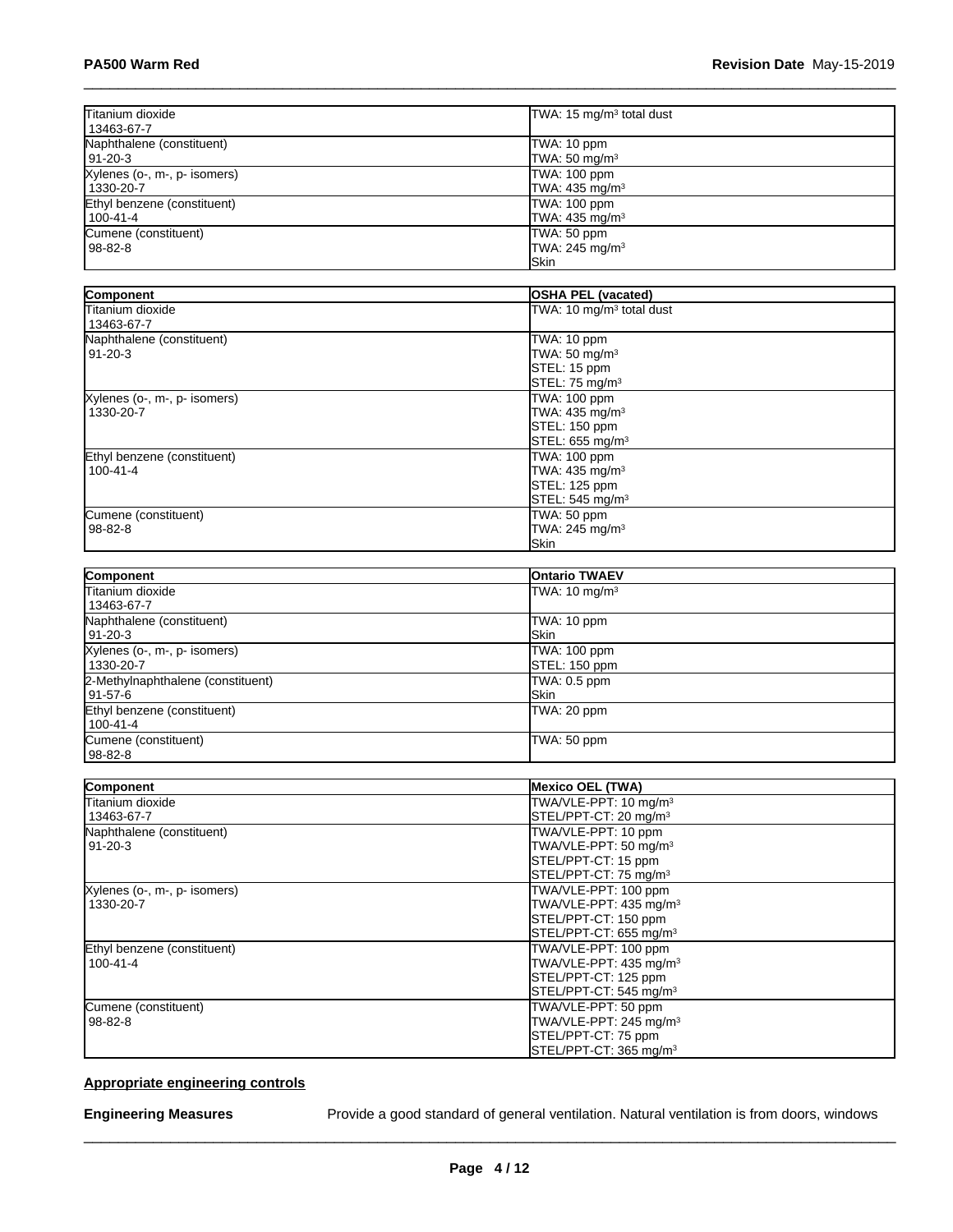|                               | etc. Controlled ventilation means air is supplied or removed by a powered fan. Users are<br>advised to consider national Occupational Exposure Limits or other equivalent values. In<br>case of insufficient ventilation, wear suitable respiratory equipment.                                                                                                                                                                                                                                                                                                                                                                                                                                                                                                                                                                |
|-------------------------------|-------------------------------------------------------------------------------------------------------------------------------------------------------------------------------------------------------------------------------------------------------------------------------------------------------------------------------------------------------------------------------------------------------------------------------------------------------------------------------------------------------------------------------------------------------------------------------------------------------------------------------------------------------------------------------------------------------------------------------------------------------------------------------------------------------------------------------|
|                               | Individual protection measures, such as personal protective equipment                                                                                                                                                                                                                                                                                                                                                                                                                                                                                                                                                                                                                                                                                                                                                         |
| <b>Eye/Face Protection</b>    | Wear safety glasses with side shields (or goggles). If splashes are likely to occur:. Wear<br>suitable face shield. Ensure that eyewash stations and safety showers are close to the<br>workstation location.                                                                                                                                                                                                                                                                                                                                                                                                                                                                                                                                                                                                                 |
| <b>Skin Protection</b>        | Wear impervious protective clothing, including boots, gloves, lab coat, apron or coveralls,<br>as appropriate, to prevent skin contact.                                                                                                                                                                                                                                                                                                                                                                                                                                                                                                                                                                                                                                                                                       |
| <b>Hand Protection</b>        | Chemical resistant protective gloves.<br>Suitable materials also with prolonged, direct contact (Recommended: Protective index 6,<br>corresponding >480 minutes of permeation time): eg. nitrile rubber (0.4 mm), chloroprene<br>rubber (0.5 mm), polyvinylchloride (0.7 mm) and other<br>Supplementary note: The specifications are based on tests, literature data and information<br>of glove manufacturers. Taking into account the varying conditions, the practical usage of a<br>chemical-protective glove in practice may be much shorter than the permeation time<br>determined through testing.<br>Due to different glove types, the manufacturer's directions for use should be observed.<br>Replace gloves immediately when torn or any change in appearance is noticed such as<br>dimension, color, flexibility. |
| <b>Respiratory Protection</b> | If exposure limits are exceeded or irritation is experienced, NIOSH/MSHA approved<br>respiratory protection should be worn. Respiratory protection must be provided in<br>accordance with current local regulations. Selection of air-purifying or positive-pressure<br>supplied-air will depend on the specific operation and the potential airborne concentration of<br>the material.                                                                                                                                                                                                                                                                                                                                                                                                                                       |
|                               | General Hygiene Considerations Handle in accordance with good industrial hygiene and safety practice. Wash hands before<br>eating, drinking or smoking. Wash contaminated clothing before reuse. Avoid contact with<br>eyes, skin and clothing. Wear suitable gloves and eye/face protection. Regular cleaning of                                                                                                                                                                                                                                                                                                                                                                                                                                                                                                             |

# **9. PHYSICAL AND CHEMICAL PROPERTIES**

equipment, work area and clothing is recommended.

| Information on basic physical and chemical properties |                     |                       |                          |
|-------------------------------------------------------|---------------------|-----------------------|--------------------------|
| <b>Physical State</b>                                 | Liquid              | Appearance            | Colored Liquid           |
| Odor                                                  | Characteristic      | <b>Odor Threshold</b> | No information available |
| <b>Property</b>                                       | Values              | Remarks • Method      |                          |
| рH                                                    |                     | No data available     |                          |
| <b>Melting Point / Freezing Point</b>                 |                     | No data available     |                          |
| <b>Boiling Point / Boiling Range</b>                  | $> 149$ °C / 300 °F |                       |                          |
| <b>Flash Point</b>                                    | 49 °C / 120 °F      | Setaflash closed cup  |                          |
| <b>Evaporation rate</b>                               |                     | No data available     |                          |
| <b>Flammability Limit in Air</b>                      |                     |                       |                          |
| <b>Upper flammability limit</b>                       |                     | No data available     |                          |
| Lower flammability limit                              |                     | No data available     |                          |
| <b>Vapor Pressure</b>                                 |                     | No data available     |                          |
| <b>Vapor Density</b>                                  |                     | No data available     |                          |
| <b>Specific Gravity</b>                               | 1.02                |                       |                          |
| <b>Water Solubility</b>                               |                     | No data available     |                          |
| Solubility in other solvents                          |                     | No data available     |                          |
| Partition coefficient: n-octanol/water                |                     | No data available     |                          |
| <b>Autoignition Temperature</b>                       |                     | No data available     |                          |
| <b>Decomposition temperature</b>                      |                     | No data available     |                          |
| <b>Kinematic viscosity</b>                            |                     | No data available     |                          |
| <b>Dynamic viscosity</b>                              |                     | No data available     |                          |
| <b>Explosive Properties</b>                           | No data available   |                       |                          |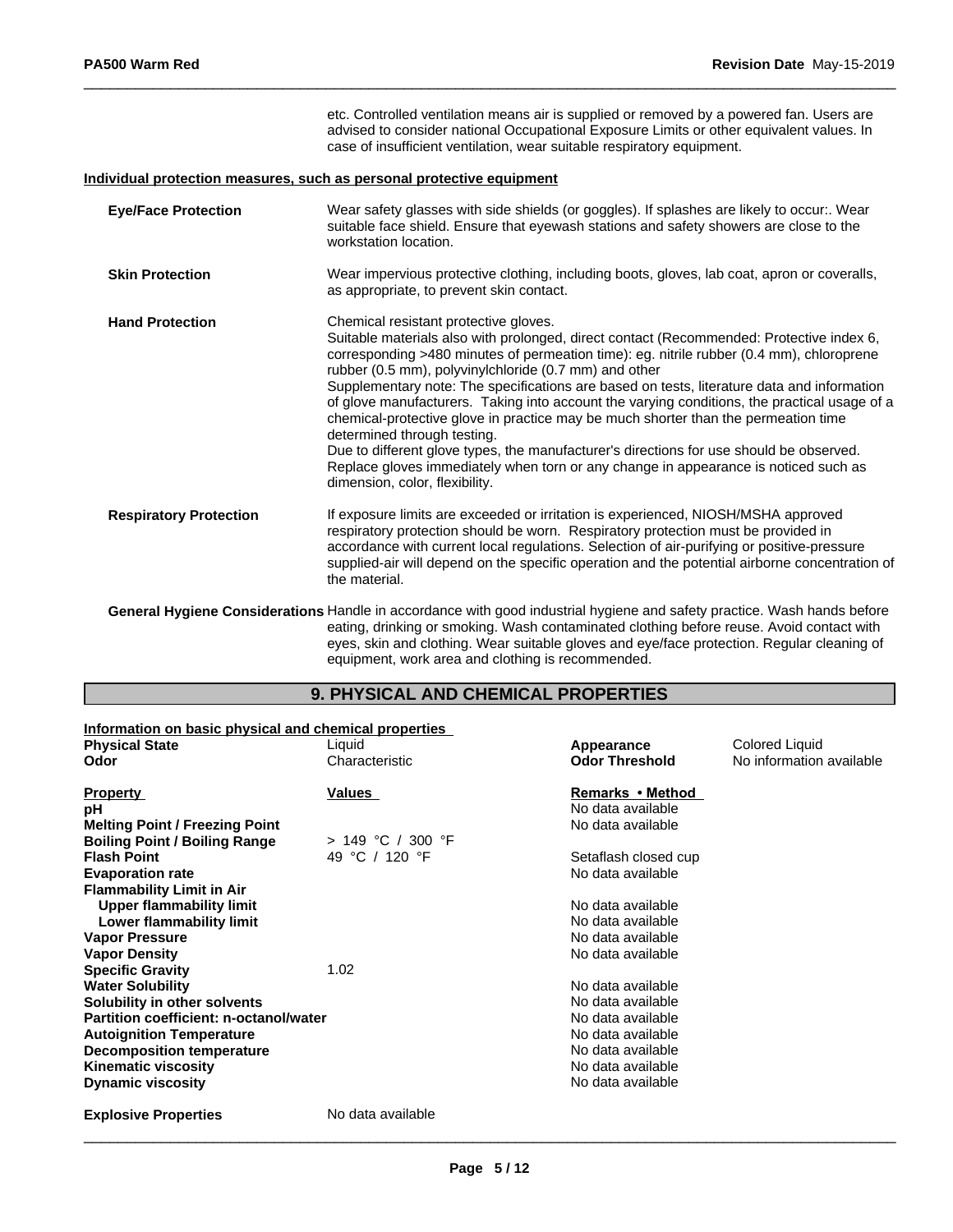#### **Oxidizing Properties** No data available

### **Other Information**

| <b>Photochemically Reactive</b> | Yes  |
|---------------------------------|------|
| Weight Per Gallon (Ibs/gal)     | 8.49 |

| VOC by weight % | VOC by volume % | VOC Ibs/gal  | <b>VOC grams/liter</b> |
|-----------------|-----------------|--------------|------------------------|
| (less water)    | (less water)    | (less water) | (less water)           |
| 54.06           | 57.25           | 4.59         | 550.37                 |

# **10. STABILITY AND REACTIVITY**

#### **Reactivity**

No information available.

#### **Chemical stability**

Stable under normal conditions.

#### **Possibility of Hazardous Reactions**

None under normal processing.

#### **Conditions to avoid**

Keep away from open flames, hot surfaces and sources of ignition.

#### **Incompatible materials**

Strong acids. Strong bases. Strong oxidizing agents. Reducing agent.

# **Hazardous Decomposition Products**

Thermal decomposition can lead to release of irritating gases and vapors. Carbon dioxide (CO2). Carbon monoxide.

# **11. TOXICOLOGICAL INFORMATION**

#### **Information on likely routes of exposure**

| <b>Inhalation</b>   | Specific test data for the substance or mixture is not available. |
|---------------------|-------------------------------------------------------------------|
| <b>Eve Contact</b>  | Specific test data for the substance or mixture is not available. |
| <b>Skin Contact</b> | Specific test data for the substance or mixture is not available. |
| <b>Ingestion</b>    | Specific test data for the substance or mixture is not available. |

| <b>Component</b>                                         | <b>Oral LD50</b>       |  |
|----------------------------------------------------------|------------------------|--|
| Solvent naphtha, petroleum, heavy aromatic<br>64742-94-5 | > 5000 mg/kg (Rat)     |  |
| Solvent naphtha, petroleum, light aromatic<br>64742-95-6 | = 8400 mg/kg (Rat)     |  |
| lTitanium dioxide<br>13463-67-7                          | 10000 mg/kg (Rat)<br>⊳ |  |
| Naphthalene (constituent)<br>$91 - 20 - 3$               | $= 1110$ mg/kg (Rat)   |  |
| 1,2,4-Trimethylbenzene (constituent)<br>95-63-6          | = 3280 mg/kg (Rat)     |  |
| Xylenes (o-, m-, p- isomers)<br>1330-20-7                | = 3500 mg/kg (Rat)     |  |
| 2-Methylnaphthalene (constituent)<br>91-57-6             | $= 1630$ mg/kg (Rat)   |  |
| Ethyl benzene (constituent)<br>$100 - 41 - 4$            | = 3500 mg/kg (Rat)     |  |
| Cumene (constituent)<br>  98-82-8                        | $= 1400$ mg/kg (Rat)   |  |

| Component                                                | Dermal LD50             |
|----------------------------------------------------------|-------------------------|
| Solvent naphtha, petroleum, heavy aromatic<br>64742-94-5 | $> 2$ mL/kg (Rabbit)    |
| Solvent naphtha, petroleum, light aromatic               | $>$ 2000 mg/kg (Rabbit) |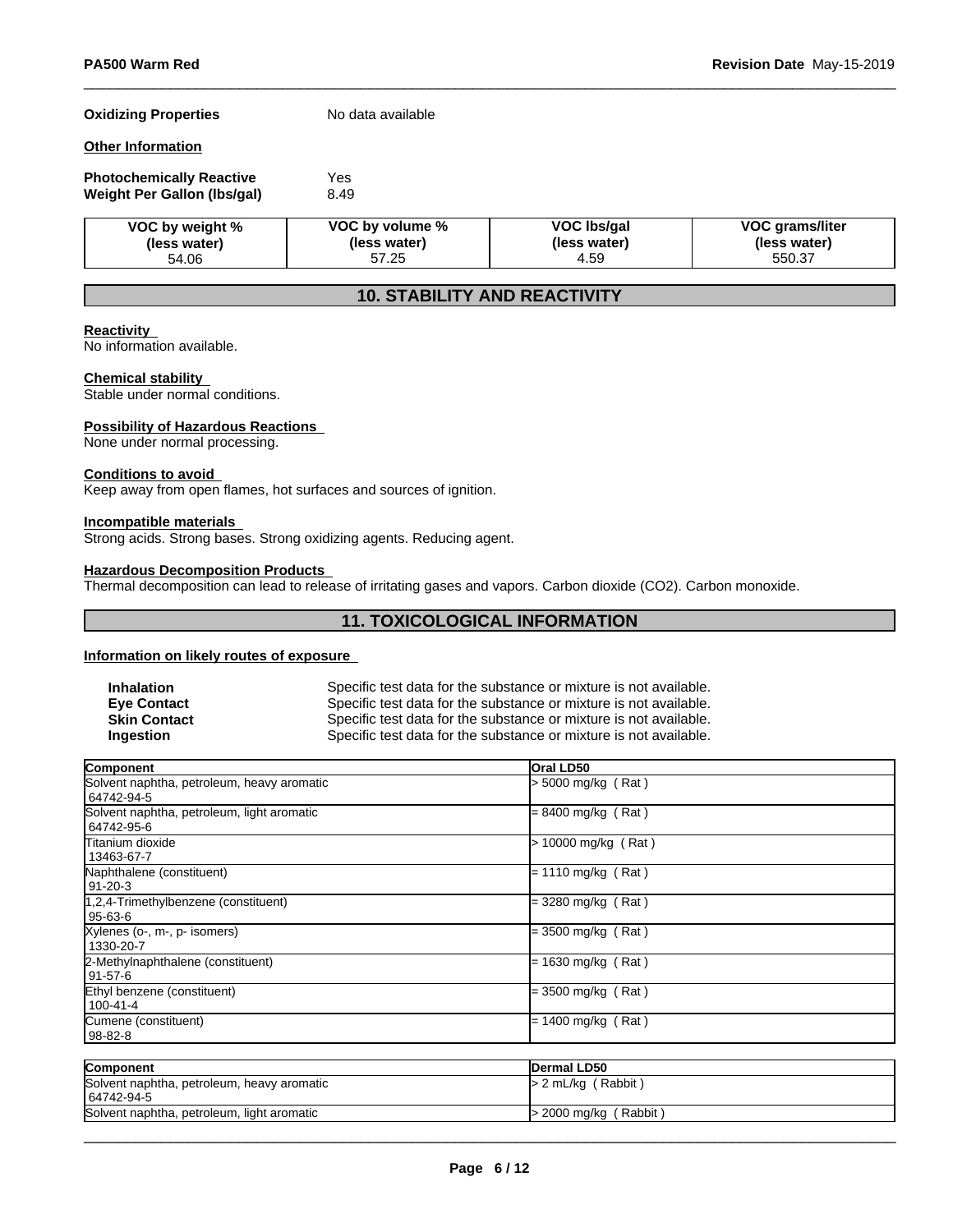| 64742-95-6                                 |                                     |  |
|--------------------------------------------|-------------------------------------|--|
| Naphthalene (constituent)                  | $= 1120$ mg/kg (Rabbit)             |  |
| 91-20-3                                    |                                     |  |
| 1,2,4-Trimethylbenzene (constituent)       | $>$ 3160 mg/kg (Rabbit)             |  |
| 95-63-6                                    |                                     |  |
| Xylenes (o-, m-, p- isomers)               | $>$ 4350 mg/kg (Rabbit)             |  |
| 1330-20-7                                  |                                     |  |
| Ethyl benzene (constituent)                | $= 15400$ mg/kg (Rabbit)            |  |
| $100 - 41 - 4$                             |                                     |  |
| Cumene (constituent)                       | = 12300 µL/kg ( Rabbit )            |  |
| 98-82-8                                    |                                     |  |
|                                            |                                     |  |
| Component                                  | <b>Inhalation LC50</b>              |  |
| Solvent naphtha, petroleum, heavy aromatic | $> 590$ mg/m <sup>3</sup> (Rat) 4 h |  |
| 64742-94-5                                 |                                     |  |
| Solvent naphtha, petroleum, light aromatic | $=$ 3400 ppm (Rat) 4 h              |  |
| 64742-95-6                                 |                                     |  |
| Naphthalene (constituent)                  | $>$ 340 mg/m <sup>3</sup> (Rat) 1 h |  |
| $ 91-20-3 $                                |                                     |  |
| 1,2,4-Trimethylbenzene (constituent)       | $= 18$ g/m <sup>3</sup> (Rat) 4 h   |  |
| 95-63-6                                    |                                     |  |
| Xylenes (o-, m-, p- isomers)               | = 29.08 mg/L (Rat) 4 h              |  |
| 1330-20-7                                  |                                     |  |
| Ethyl benzene (constituent)                | = 17.4 mg/L (Rat)4 h                |  |
| 100-41-4                                   |                                     |  |
| Cumene (constituent)                       | > 3577 ppm (Rat) 6 h                |  |
| 98-82-8                                    |                                     |  |
|                                            |                                     |  |

### **Information on toxicological effects**

**Symptoms** Specific test data for the substance or mixture is not available.

# **Delayed and immediate effects as well as chronic effects from short and long-term exposure**

| <b>Skin corrosion/irritation</b> | Specific test data for the substance or mixture is not available.                                                        |
|----------------------------------|--------------------------------------------------------------------------------------------------------------------------|
| Eye damage/irritation            | Specific test data for the substance or mixture is not available.                                                        |
| <b>Irritation</b>                | Specific test data for the substance or mixture is not available.                                                        |
| <b>Corrosivity</b>               | Specific test data for the substance or mixture is not available.                                                        |
| <b>Sensitization</b>             | Specific test data for the substance or mixture is not available.                                                        |
| <b>Mutagenic Effects</b>         | Specific test data for the substance or mixture is not available.                                                        |
| <b>Carcinogenic effects</b>      | Specific test data for the substance or mixture is not available. Suspected of causing<br>cancer. (based on components). |
| <b>Reproductive Effects</b>      | Specific test data for the substance or mixture is not available.                                                        |
| <b>STOT - single exposure</b>    | Specific test data for the substance or mixture is not available.                                                        |
| <b>STOT</b> - repeated exposure  | Specific test data for the substance or mixture is not available.                                                        |
| <b>Chronic Toxicity</b>          | Specific test data for the substance or mixture is not available                                                         |
| <b>Aspiration hazard</b>         | Specific test data for the substance or mixture is not available. May be fatal if swallowed                              |
|                                  | and enters airways. (based on components).                                                                               |
| Carcinogenicity                  | The table below indicates whether each agency has listed any ingredient as a carcinogen.                                 |
| Component                        | <b>ACGIH</b>                                                                                                             |

| Component                   | <b>ACGIH</b> |
|-----------------------------|--------------|
| Naphthalene (constituent)   | IАЗ          |
| $191 - 20 - 3$              |              |
| Ethyl benzene (constituent) | IАЗ          |
| $1100 - 41 - 4$             |              |

| Component                               | <b>IIARC</b> |
|-----------------------------------------|--------------|
| Titanium dioxide<br>13463-67-7          | Group 2B     |
| Naphthalene (constituent)<br> 91-20-3   | Group 2B     |
| Ethyl benzene (constituent)<br>100-41-4 | Group 2B     |
| Cumene (constituent)<br>  98-82-8       | Group 2B     |
| Component                               | <b>NTP</b>   |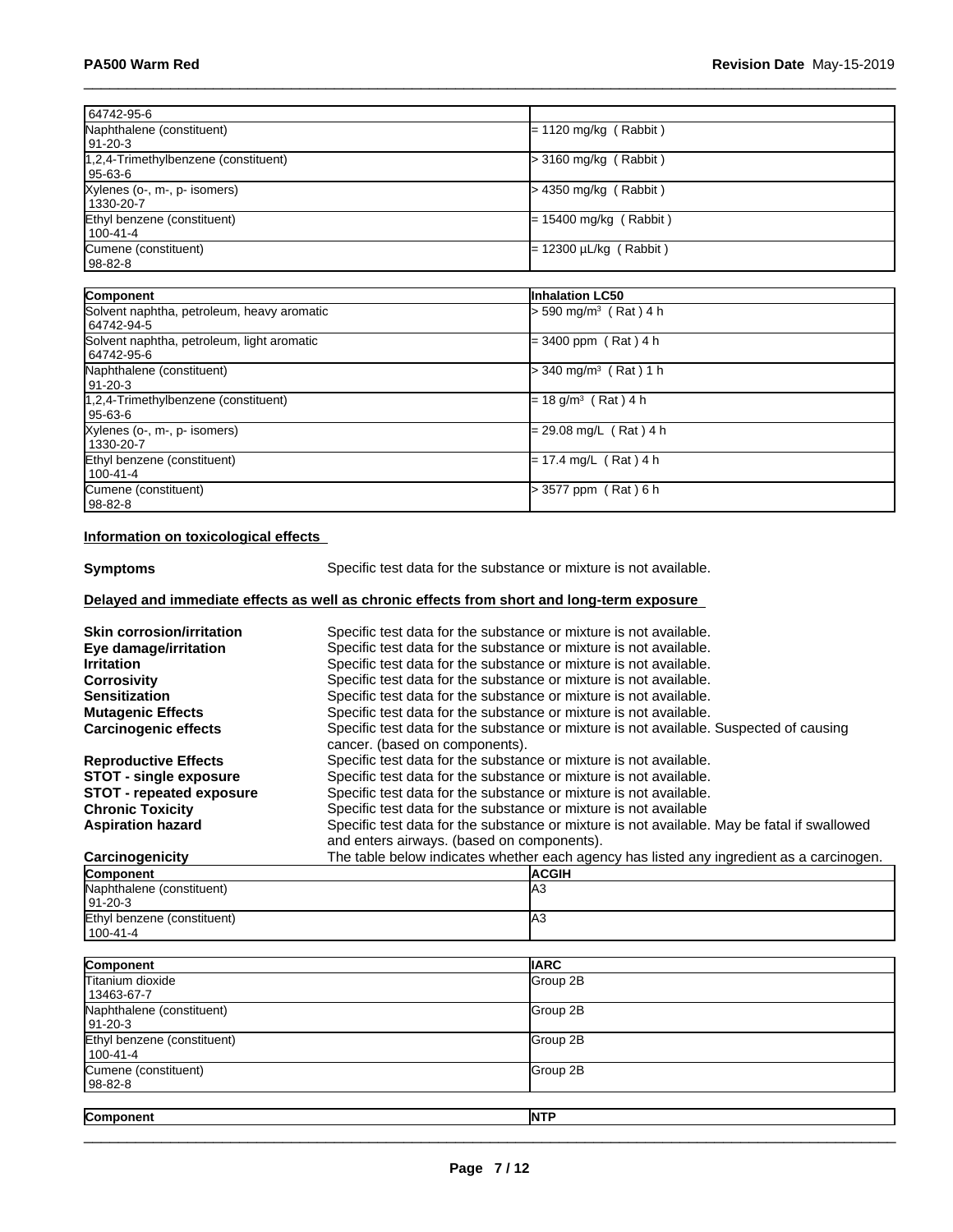| Naphthalene (constituent)<br>  91-20-3 | Reasonably Anticipated |
|----------------------------------------|------------------------|
| Cumene (constituent)<br>  98-82-8      | Reasonably Anticipated |

| Component                   | <b>OSHA</b> |
|-----------------------------|-------------|
| Titanium dioxide            |             |
| 13463-67-7                  |             |
| Naphthalene (constituent)   |             |
| $ 91-20-3 $                 |             |
| Ethyl benzene (constituent) |             |
| $100-41-4$                  |             |
| Cumene (constituent)        |             |
| $98-82-8$                   |             |

#### **Numerical measures of toxicity - Product Information**

**Unknown Acute Toxicity** 0 % of the mixture consists of ingredient(s) of unknown toxicity

# **The following values are calculated based on chapter 3.1 of the GHS document**

**ATEmix (oral)** 14,101.00 mg/kg<br>**ATEmix (dermal)** 42,913.00 mg/kg **ATEmix (dermal)**42,913.00 mg/kg mg/l **ATEmix (inhalation-dust/mist)** 25.90 mg/l **ATEmix (inhalation-vapor)** 

# **12. ECOLOGICAL INFORMATION**

#### **Ecotoxicity**

Specific test data for the substance or mixture is not available. Toxic to aquatic life with long lasting effects. (based on components).

0 % of the mixture consists of component(s) of unknown hazards to the aquatic environment

| <b>Component</b>            | Algae/aguatic plants                                             |
|-----------------------------|------------------------------------------------------------------|
| Ethyl benzene (constituent) | 96h EC50 Pseudokirchneriella subcapitata: > 438 mg/L             |
| $1100 - 41 - 4$             | 96h EC50 Pseudokirchneriella subcapitata: 1.7 - 7.6 mg/L static  |
|                             | 72h EC50 Pseudokirchneriella subcapitata: = $4.6 \text{ mg/L}$   |
|                             | 72h EC50 Pseudokirchneriella subcapitata: 2.6 - 11.3 mg/L static |
| Cumene (constituent)        | $72h$ EC50 Pseudokirchneriella subcapitata: = 2.6 mg/L           |
| 98-82-8                     |                                                                  |

| <b>Component</b>                           | <b>IFish</b>                                                  |
|--------------------------------------------|---------------------------------------------------------------|
| Solvent naphtha, petroleum, heavy aromatic | 96h LC50 Pimephales promelas: = 19 mg/L (static)              |
| 64742-94-5                                 | 96h LC50 Oncorhynchus mykiss: = 2.34 mg/L                     |
|                                            | 96h LC50 Lepomis macrochirus: = 1740 mg/L (static)            |
|                                            | 96h LC50 Pimephales promelas: $=$ 45 mg/L (flow-through)      |
|                                            | 96h LC50 Pimephales promelas: $= 41$ mg/L                     |
| Solvent naphtha, petroleum, light aromatic | 96h LC50 Oncorhynchus mykiss: = 9.22 mg/L                     |
| 64742-95-6                                 |                                                               |
| Naphthalene (constituent)                  | 96h LC50 Pimephales promelas: 5.74 - 6.44 mg/L (flow-through) |
| 91-20-3                                    | 96h LC50 Pimephales promelas: = 1.99 mg/L (static)            |
|                                            | $96h$ LC50 Lepomis macrochirus: = 31.0265 mg/L (static)       |
|                                            | $96h$ LC50 Oncorhynchus mykiss: $= 1.6$ mg/L (flow-through)   |
|                                            | 96h LC50 Oncorhynchus mykiss: 0.91 - 2.82 mg/L (static)       |
| 1,2,4-Trimethylbenzene (constituent)       | 96h LC50 Pimephales promelas: 7.19 - 8.28 mg/L (flow-through) |
| 95-63-6                                    |                                                               |
| Xylenes (o-, m-, p- isomers)               | 96h LC50 Oncorhynchus mykiss: 2.661 - 4.093 mg/L (static)     |
| 1330-20-7                                  | 96h LC50 Lepomis macrochirus: 7.711 - 9.591 mg/L (static)     |
|                                            | 96h LC50 Lepomis macrochirus: 13.1 - 16.5 mg/L (flow-through) |
|                                            | 96h LC50 Poecilia reticulata: 30.26 - 40.75 mg/L (static)     |
|                                            | 96h LC50 Oncorhynchus mykiss: 13.5 - 17.3 mg/L                |
|                                            | 96h LC50 Lepomis macrochirus: $= 19$ mg/L                     |
|                                            | 96h LC50 Cyprinus carpio: = 780 mg/L (semi-static)            |
|                                            | 96h LC50 Cyprinus carpio: > 780 mg/L                          |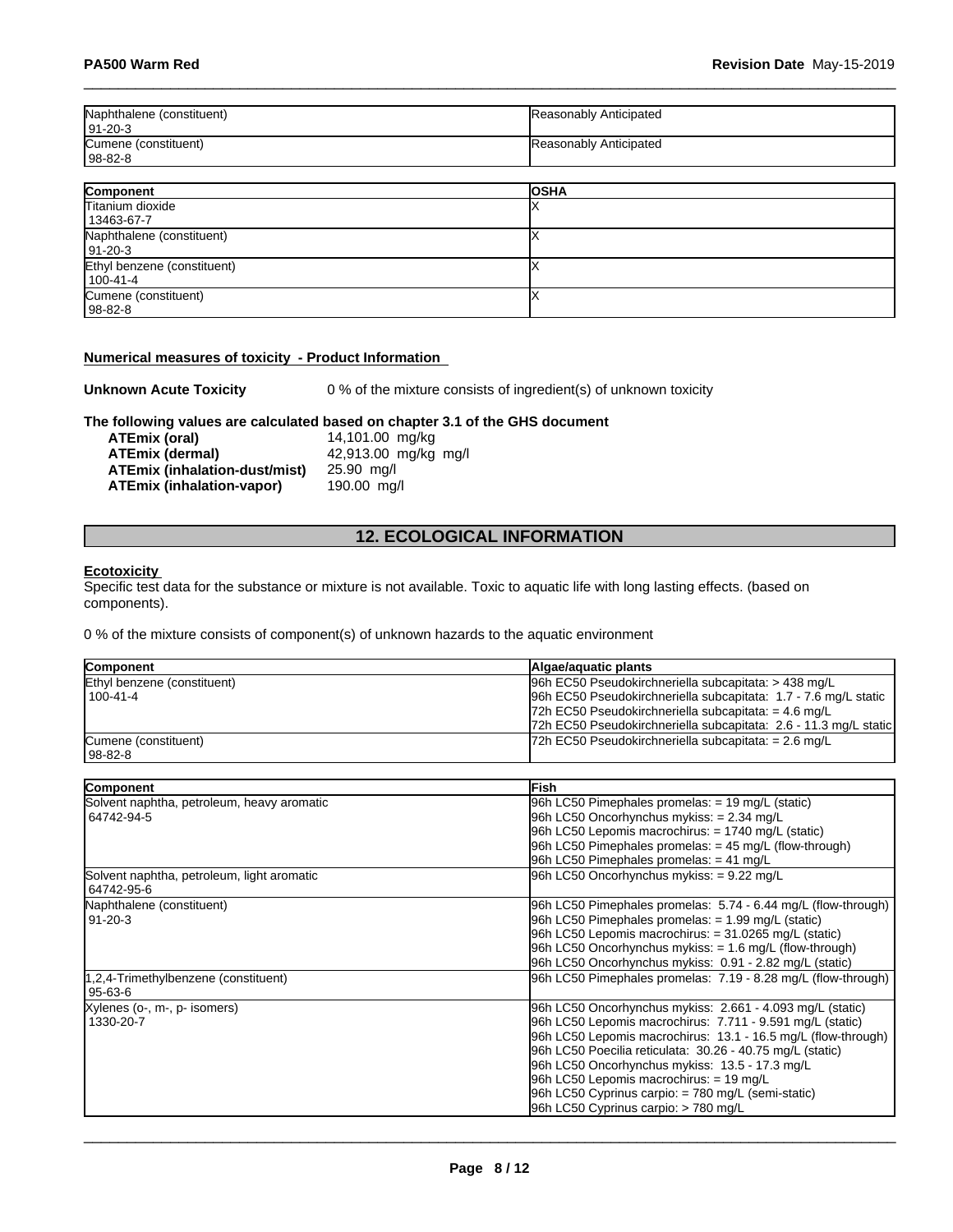|                             | $ 96h$ LC50 Pimephales promelas: $= 13.4$ mg/L (flow-through) |
|-----------------------------|---------------------------------------------------------------|
|                             | 96h LC50 Pimephales promelas: 23.53 - 29.97 mg/L (static)     |
| Ethyl benzene (constituent) | 96h LC50 Pimephales promelas: 7.55 - 11 mg/L (flow-through)   |
| l 100-41-4                  | $ 96h$ LC50 Poecilia reticulata: = 9.6 mg/L (static)          |
|                             | 96h LC50 Oncorhynchus mykiss: 11.0 - 18.0 mg/L (static)       |
|                             | 96h LC50 Pimephales promelas: 9.1 - 15.6 mg/L (static)        |
|                             | $96h$ LC50 Oncorhynchus mykiss: $= 4.2$ mg/L (semi-static)    |
|                             | 96h LC50 Lepomis macrochirus: $=$ 32 mg/L (static)            |
| Cumene (constituent)        | $ 96h$ LC50 Oncorhynchus mykiss: $=$ 4.8 mg/L (flow-through)  |
| l 98-82-8                   | 96h LC50 Poecilia reticulata: $= 5.1$ mg/L (semi-static)      |
|                             | 96h LC50 Pimephales promelas: 6.04 - 6.61 mg/L (flow-through) |
|                             | $96h$ LC50 Oncorhynchus mykiss: $= 2.7$ mg/L (semi-static)    |

| Component                                                | <b>ICrustacea</b>                                                                                                                           |
|----------------------------------------------------------|---------------------------------------------------------------------------------------------------------------------------------------------|
| Solvent naphtha, petroleum, heavy aromatic<br>64742-94-5 | 48h EC50 Daphnia magna: $= 0.95$ mg/L                                                                                                       |
| Solvent naphtha, petroleum, light aromatic<br>64742-95-6 | 48h EC50 Daphnia magna: $= 6.14$ mg/L                                                                                                       |
| Naphthalene (constituent)<br>  91-20-3                   | 48h EC50 Daphnia magna: 1.09 - 3.4 mg/L Static<br>48h EC50 Daphnia magna: $= 1.96$ mg/L Flow through<br>48h LC50 Daphnia magna: = 2.16 mg/L |
| 1,2,4-Trimethylbenzene (constituent)<br>95-63-6          | 48h EC50 Daphnia magna: $= 6.14$ mg/L                                                                                                       |
| Xylenes (o-, m-, p- isomers)<br>1330-20-7                | 48h EC50 water flea: $= 3.82$ mg/L<br>48h LC50 Gammarus lacustris: = 0.6 mg/L                                                               |
| Ethyl benzene (constituent)<br>100-41-4                  | 48h EC50 Daphnia magna: 1.8 - 2.4 mg/L                                                                                                      |
| Cumene (constituent)<br>  98-82-8                        | 48h EC50 Daphnia magna: 7.9 - 14.1 mg/L Static<br>48h EC50 Daphnia magna: = 0.6 mg/L                                                        |

#### **Persistence and Degradability**

No information available.

#### **Bioaccumulation**

No information available

| Component                                  | <b>Partition coefficient</b> |
|--------------------------------------------|------------------------------|
| Solvent naphtha, petroleum, heavy aromatic | $2.9 - 6.1$                  |
| 64742-94-5                                 |                              |
| Naphthalene (constituent)                  | 3.6                          |
| 91-20-3                                    |                              |
| $1,2,4$ -Trimethylbenzene (constituent)    | 3.63                         |
| 95-63-6                                    |                              |
| Xylenes (o-, m-, p- isomers)               | $2.77 - 3.15$                |
| 1330-20-7                                  |                              |
| 2-Methylnaphthalene (constituent)          | 3.86                         |
| 91-57-6                                    |                              |
| Ethyl benzene (constituent)                | 3.2                          |
| $100 - 41 - 4$                             |                              |
| Cumene (constituent)                       | 13.7                         |
| 98-82-8                                    |                              |

# **Other adverse effects**

No information available

# **13. DISPOSAL CONSIDERATIONS**

#### **Waste treatment methods**

| <b>Waste Disposal Methods</b> | Contain and dispose of waste according to local regulations.                                      |
|-------------------------------|---------------------------------------------------------------------------------------------------|
| <b>Contaminated Packaging</b> | Empty containers should be taken to an approved waste handling site for recycling or<br>disposal. |

# **14. TRANSPORT INFORMATION**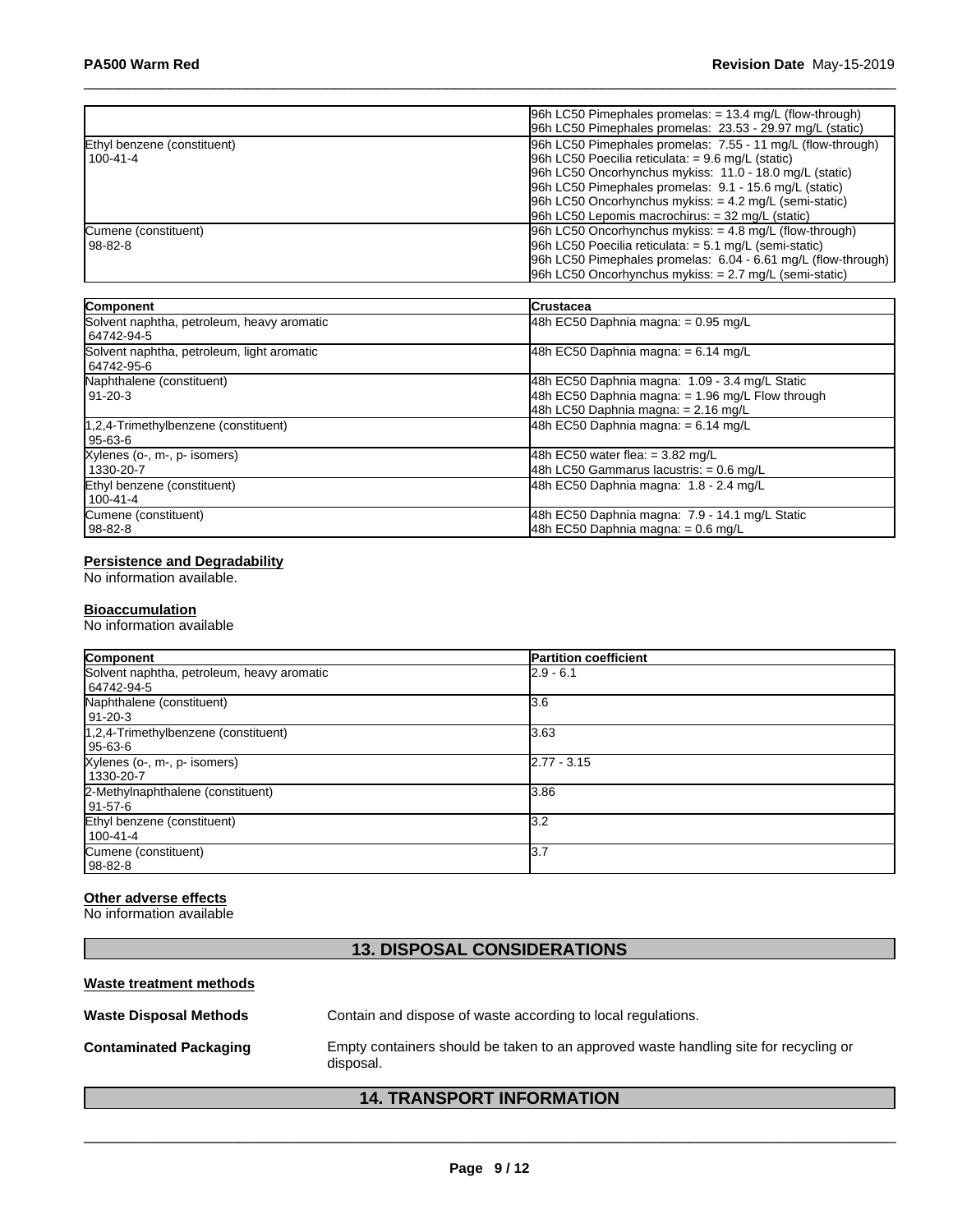| Note:                       | This information is not intended to convey all specific transportation requirements relating to<br>this product. Transportation classifications may vary by container volume and may be<br>influenced by regional or country variations in regulations. Additional transportation<br>information can be found in the specific regulations for your mode of transportation. It is the<br>responsibility of the transporting organization to follow all applicable laws, regulations and<br>rules relating to the transportation of the material. |
|-----------------------------|-------------------------------------------------------------------------------------------------------------------------------------------------------------------------------------------------------------------------------------------------------------------------------------------------------------------------------------------------------------------------------------------------------------------------------------------------------------------------------------------------------------------------------------------------|
|                             |                                                                                                                                                                                                                                                                                                                                                                                                                                                                                                                                                 |
| <b>DOT</b>                  | In the U.S. and Canada, this material may be reclassified as a combustible liquid and is not<br>regulated, via surface transportation, in containers less than 119 gallons or 450 liters [per<br>49 CFR 173.150 (f)] [per Transportation of Dangerous Goods Regulations/Clear Language<br>Part 1.33.                                                                                                                                                                                                                                            |
| UN/ID no.                   | UN1210                                                                                                                                                                                                                                                                                                                                                                                                                                                                                                                                          |
| <b>Proper Shipping Name</b> | Printing Ink                                                                                                                                                                                                                                                                                                                                                                                                                                                                                                                                    |
| <b>Hazard Class</b>         | 3                                                                                                                                                                                                                                                                                                                                                                                                                                                                                                                                               |
| <b>Packing Group</b>        | Ш                                                                                                                                                                                                                                                                                                                                                                                                                                                                                                                                               |
| ICAO / IATA / IMDG / IMO    |                                                                                                                                                                                                                                                                                                                                                                                                                                                                                                                                                 |
| UN/ID no.                   | UN1210                                                                                                                                                                                                                                                                                                                                                                                                                                                                                                                                          |
| <b>Proper Shipping Name</b> | Printing Ink                                                                                                                                                                                                                                                                                                                                                                                                                                                                                                                                    |
| <b>Hazard Class</b>         | 3                                                                                                                                                                                                                                                                                                                                                                                                                                                                                                                                               |
| <b>Packing Group</b>        | Ш                                                                                                                                                                                                                                                                                                                                                                                                                                                                                                                                               |
|                             |                                                                                                                                                                                                                                                                                                                                                                                                                                                                                                                                                 |

# **15. REGULATORY INFORMATION**

#### **International Inventories**

All components are listed on the TSCA Inventory. For further information, please contact:. Supplier (manufacturer/importer/downstream user/distributor).

# **U.S. Federal Regulations**

#### **SARA 313**

Section 313 of Title III of the Superfund Amendments and Reauthorization Act of 1986 (SARA). This product contains a chemical or chemicals which are subject to the reporting requirements of the Act and Title 40 of the Code of Federal Regulations, Part 372.

| <b>Component</b>                     | <b>CAS-No</b> | Weight % | <b>SARA 313 - Threshold</b><br><b>Values</b> |
|--------------------------------------|---------------|----------|----------------------------------------------|
|                                      |               |          |                                              |
| Naphthalene (constituent)            | $91 - 20 - 3$ | - ാ      | 0.1                                          |
| 1,2,4-Trimethylbenzene (constituent) | $95 - 63 - 6$ | . .      |                                              |
| Xylenes (o-, m-, p- isomers)         | 1330-20-7     | - 2      |                                              |
| Ethyl benzene (constituent)          | 100-41-4      |          | 0.1                                          |

#### **Clean Air Act,Section 112 Hazardous Air Pollutants (HAPs) (see 40 CFR 61)**

This product contains the following substances which are listed hazardous air pollutants (HAPS) under Section 112 of the Clean Air Act:.

| <b>Component</b>                           | <b>CAS-No</b>  | Weight % |
|--------------------------------------------|----------------|----------|
| Naphthalene (constituent)                  | $91 - 20 - 3$  | - 5      |
| Xylenes (o-, m-, p- isomers)               | 1330-20-7      | - 5      |
| Ethyl benzene (constituent)                | $100 - 41 - 4$ |          |
| Chlorobenzene                              | 108-90-7       | < 0.5    |
| Xylenes (o-, m-, p- isomers) (constituent) | 1330-20-7      | < 0.5    |
| Cumene (constituent)                       | $98 - 82 - 8$  | < 0.5    |

# **U.S. State Regulations**

| Component                                   | <b>Massachusetts</b><br><b>Right To Know</b> |
|---------------------------------------------|----------------------------------------------|
| Titanium dioxide<br>13463-67-7              |                                              |
| Naphthalene (constituent)<br>$191 - 20 - 3$ |                                              |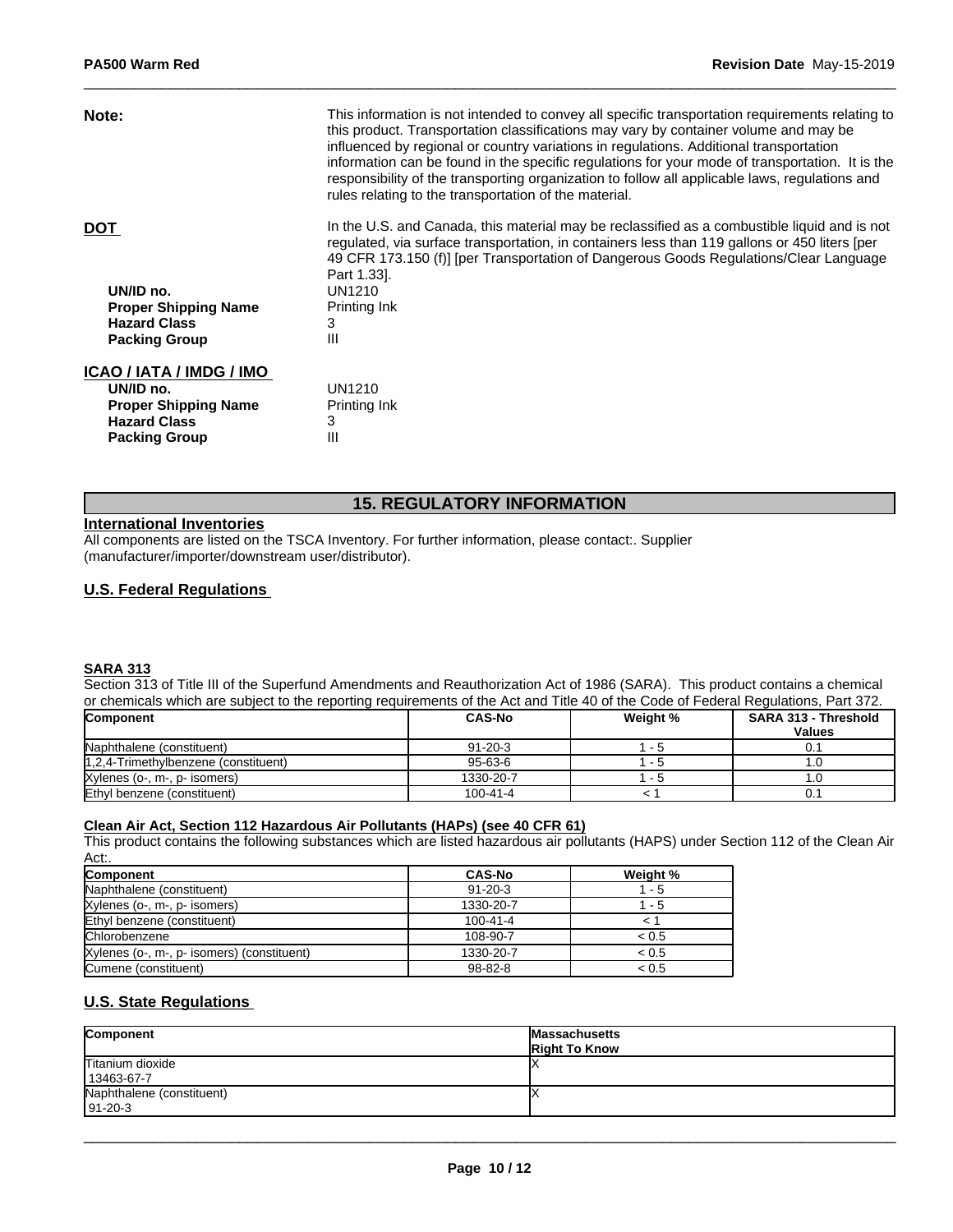| 1,2,4-Trimethylbenzene (constituent)<br>  95-63-6 |  |
|---------------------------------------------------|--|
| Xylenes (o-, m-, p- isomers)<br>1330-20-7         |  |
| Ethyl benzene (constituent)<br>  100-41-4         |  |
| Cumene (constituent)<br>  98-82-8                 |  |

| Component                                         | Minnesota<br><b>Right To Know</b> |
|---------------------------------------------------|-----------------------------------|
| Titanium dioxide<br>13463-67-7                    |                                   |
| Naphthalene (constituent)<br>  91-20-3            |                                   |
| 1,2,4-Trimethylbenzene (constituent)<br>  95-63-6 |                                   |
| Xylenes (o-, m-, p- isomers)<br>1330-20-7         |                                   |
| Ethyl benzene (constituent)<br>l 100-41-4         |                                   |
| Cumene (constituent)<br>  98-82-8                 |                                   |

| Component                            | New Jersey<br><b>Right To Know</b> |
|--------------------------------------|------------------------------------|
| Titanium dioxide                     |                                    |
| 13463-67-7                           |                                    |
| Naphthalene (constituent)            |                                    |
| $191 - 20 - 3$                       |                                    |
| 1,2,4-Trimethylbenzene (constituent) |                                    |
| 95-63-6                              |                                    |
| Xylenes (o-, m-, p- isomers)         |                                    |
| 1330-20-7                            |                                    |
| 2-Methylnaphthalene (constituent)    |                                    |
| 91-57-6                              |                                    |
| Ethyl benzene (constituent)          |                                    |
| 100-41-4                             |                                    |
| Cumene (constituent)                 |                                    |
| l 98-82-8                            |                                    |

| Component                                         | Pennsylvania<br><b>Right To Know</b> |
|---------------------------------------------------|--------------------------------------|
| Titanium dioxide<br>13463-67-7                    |                                      |
| Naphthalene (constituent)<br>91-20-3              |                                      |
| 1,2,4-Trimethylbenzene (constituent)<br>  95-63-6 |                                      |
| Xylenes (o-, m-, p- isomers)<br>1330-20-7         |                                      |
| Ethyl benzene (constituent)<br>100-41-4           |                                      |
| Cumene (constituent)<br>  98-82-8                 |                                      |

#### **California Prop. 65**

This product contains chemical(s) known to the State of California to cause cancer and/or to cause birth defects or other reproductive harm

| Component                   | <b>California Prop. 65</b> |
|-----------------------------|----------------------------|
| Titanium dioxide            | Carcinogen                 |
| Naphthalene (constituent)   | Carcinogen                 |
| Ethyl benzene (constituent) | Carcinogen                 |
| Cumene (constituent)        | Carcinogen                 |

*- This product contains titanium dioxide in a non-respirable form. Inhalation of titanium dioxide is unlikely to occur from exposure to this product*

 $\_$  ,  $\_$  ,  $\_$  ,  $\_$  ,  $\_$  ,  $\_$  ,  $\_$  ,  $\_$  ,  $\_$  ,  $\_$  ,  $\_$  ,  $\_$  ,  $\_$  ,  $\_$  ,  $\_$  ,  $\_$  ,  $\_$  ,  $\_$  ,  $\_$  ,  $\_$  ,  $\_$  ,  $\_$  ,  $\_$  ,  $\_$  ,  $\_$  ,  $\_$  ,  $\_$  ,  $\_$  ,  $\_$  ,  $\_$  ,  $\_$  ,  $\_$  ,  $\_$  ,  $\_$  ,  $\_$  ,  $\_$  ,  $\_$  ,

### **Canada**